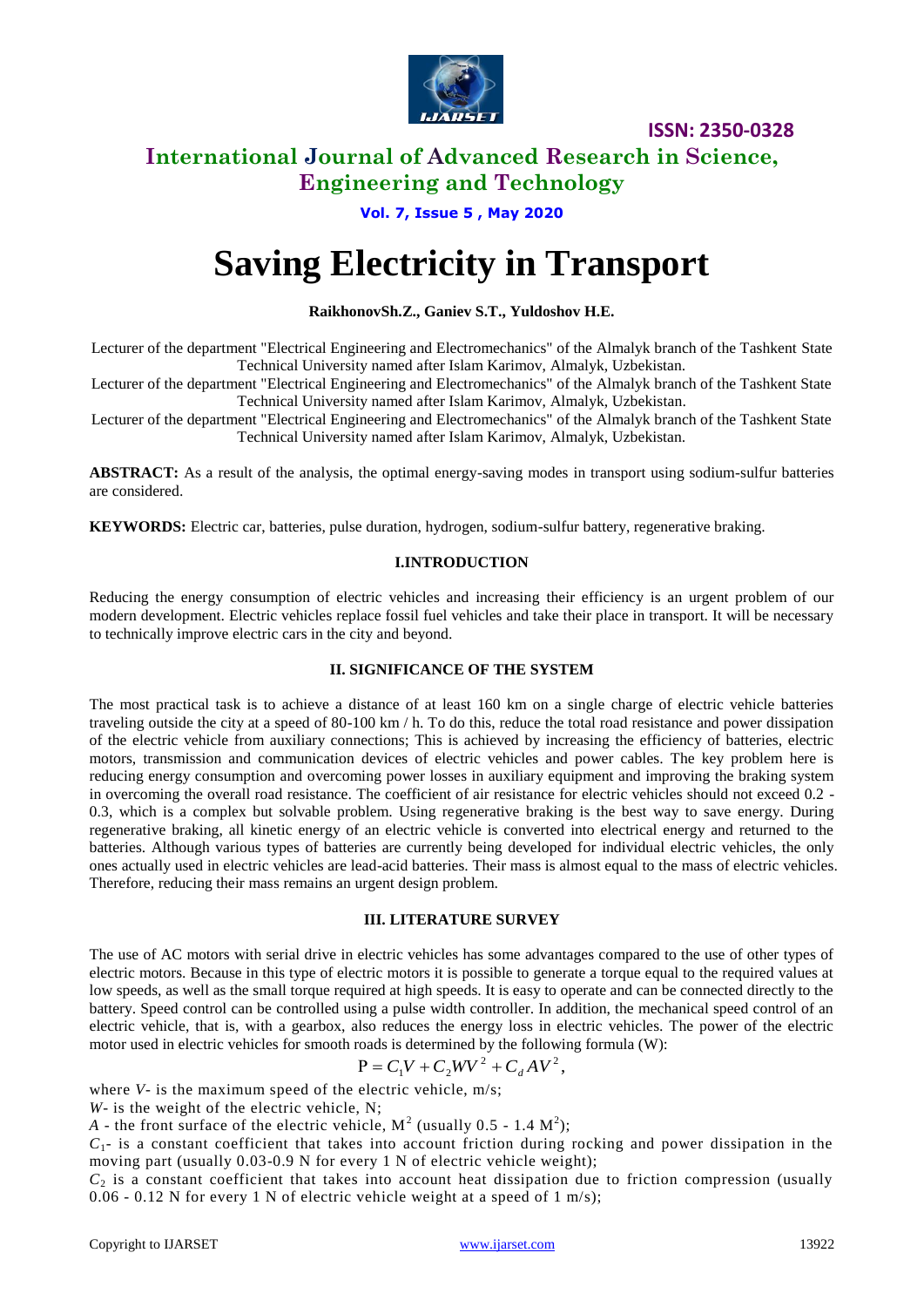

**ISSN: 2350-0328**

### **International Journal of Advanced Research in Science, Engineering and Technology**

### **Vol. 7, Issue 5 , May 2020**

 $C_d$  - coefficient of air resistance (usually 0.2 - 0.5).

The maximum engine speed is limited by the amount of mechanical stress at the edge of the rotor. Typically, the rotor diameter of an AC motor is smaller than the rotor diameter of an AC motor. Therefore, the rotation speed is high.

### **IV. METHODOLOGY**

The average speed of 4000 - 4500 rpm and the maximum value of 5000 - 6000 rpm allow optimal engine operation at power. The current value in electric motors is limited to 50A, and the voltage should not exceed 400V.



The heat generated by the reaction

### **Figure 1. Fuel cell operation diagram**

In the future, fuel cells can be used as a source of electricity. The operation of a fuel cell is similar to that of a battery. The simplest fuel cell uses pure hydrogen as fuel and pure oxygen as an oxidizing agent. Two gases pass through the porous material and interact in the electrolyte solution with the formation of direct current, and the final reaction product is water (Fig. 1).During the process, heat is generated. Such power sources can be used in electric vehicles due to the following advantages:

fuel is not burned, but is directly converted into electricity, the ecological state of the environment is not violated;

a fuel cell does not require a cooling device;

the process of using the fuel cell is silent;

Different power of fuel cells expands the scope of their application.

The efficiency of the fuel cells currently produced is above 35% (if the heat generated in the fuel cell system is reused by the heat pump, the total efficiency of the power plant can reach 94%).In the future, it is possible to use other types of fuel for fuel cells. Due to the fact that the use of lead-acid batteries in electric vehicles does not fully meet the requirements for electric vehicles, research is underway to create a fundamentally new type of battery. Promising batteries for use in electric vehicles are currently sodium-sulfur batteries (Figure 2).Between the cathode is a solid electrolyte — liquid sodium and liquid sulfur — the anode. The electrolyte acts only as a filter through which sodium ions pass. Sodium ions react with sulfur and form a potential difference between electrolytes. Sodium polysulfite is formed only during the operation of the electric motor, i.e. when current flows through an electrical circuit. The results of road studies show that an electric van with a sodium-sulfur battery with a single charge can travel 96-120 km, depending on the condition of the road and traffic conditions. Currently, the energy consumption of one element of a sulfuric battery is increased to 550 W  $*$  h.90 of these batteries are enough to power the electric motor.